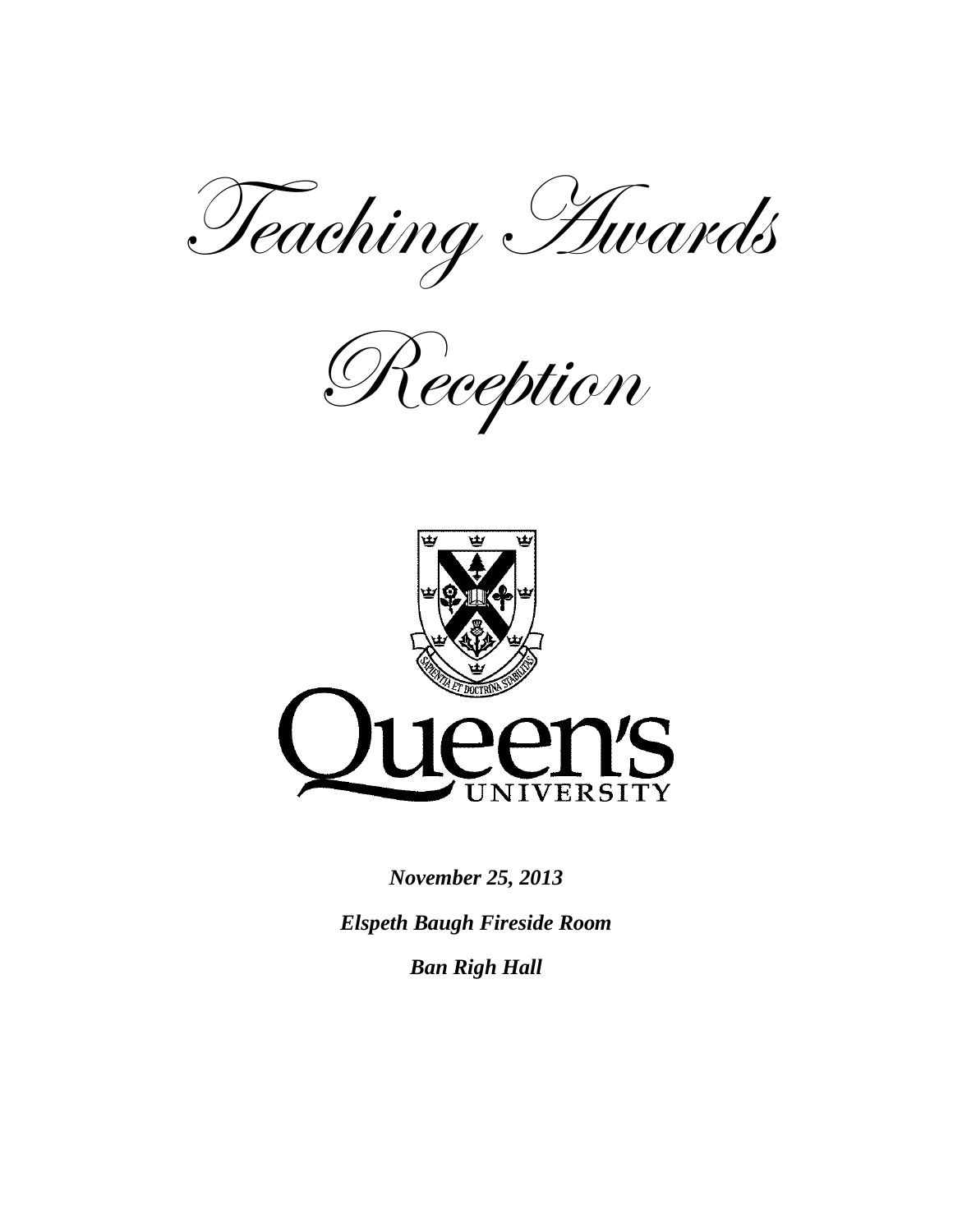# *Program*

## *Welcome and Opening Remarks*

*Jill Scott, Vice-Provost (Teaching and Learning) Denise Stockley, Interim Director, Centre for Teaching and Learning*

## *Teaching Reflections*

*Corinne Laverty, Education Library Winner of the 2013 OCUFA Librarianship Award*

*Recognition of Teaching Awards Recipients led by the Centre for Teaching and Learning*

*Closing Remarks*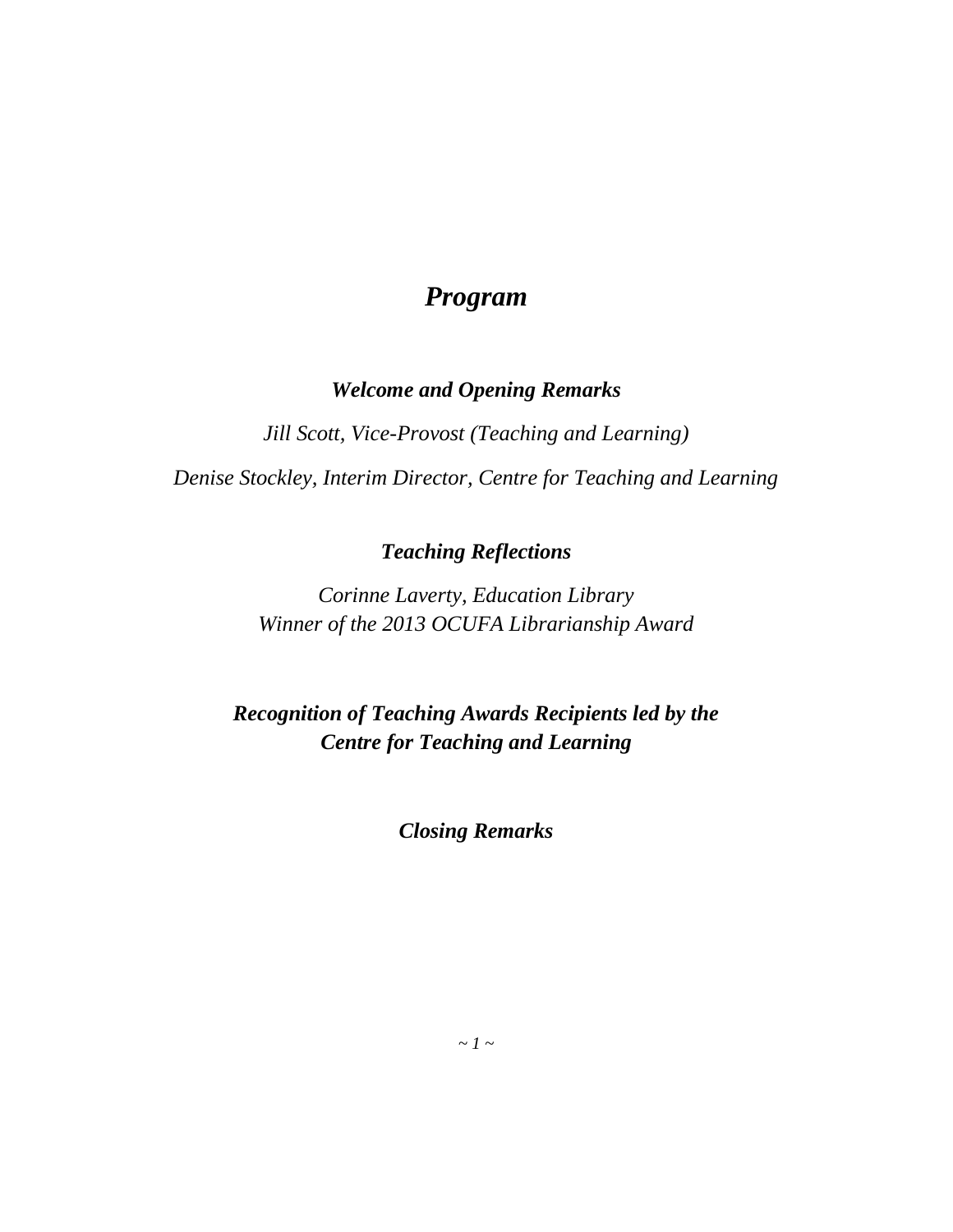# **University-Wide Awards**

## **Alumni Award for Excellence in Teaching** *(Alumni Affairs)*

2013 Daniel Lefebvre, Biology

## **Award for Excellence in Graduate Student Supervision**

*(School of Graduate Studies and Research)*

- 2012 Jean Cote, Kinesiology and Health Studies
- 2012 Kerry Rowe, Civil Engineering

## **Chancellor A. Charles Baillie Teaching Award**

2013 Anne Godlewska, Geography

## **Christopher Knapper Award of Excellence in Teaching Assistance**

*(Alma Mater Society)*

- 2012/2013 Mark Raycroft, Chemistry
- 2012/2013 Leanne Roderick, Enrichment Studies

## **Frank Knox Award** *(Alma Mater Society)*

- 2012/2013 Xuelin Bai, Languages, Literatures and Cultures
- 2012/2013 Jonathan Rose, Political Studies

## **Society of Graduate and Professional Students Teaching Assistant/Teaching Fellow**

**Excellence Award** *(Society of Graduate and Professional Students)*

2012/2013 Gwendolyn Eadie, Physics, Engineering Physics and Astromony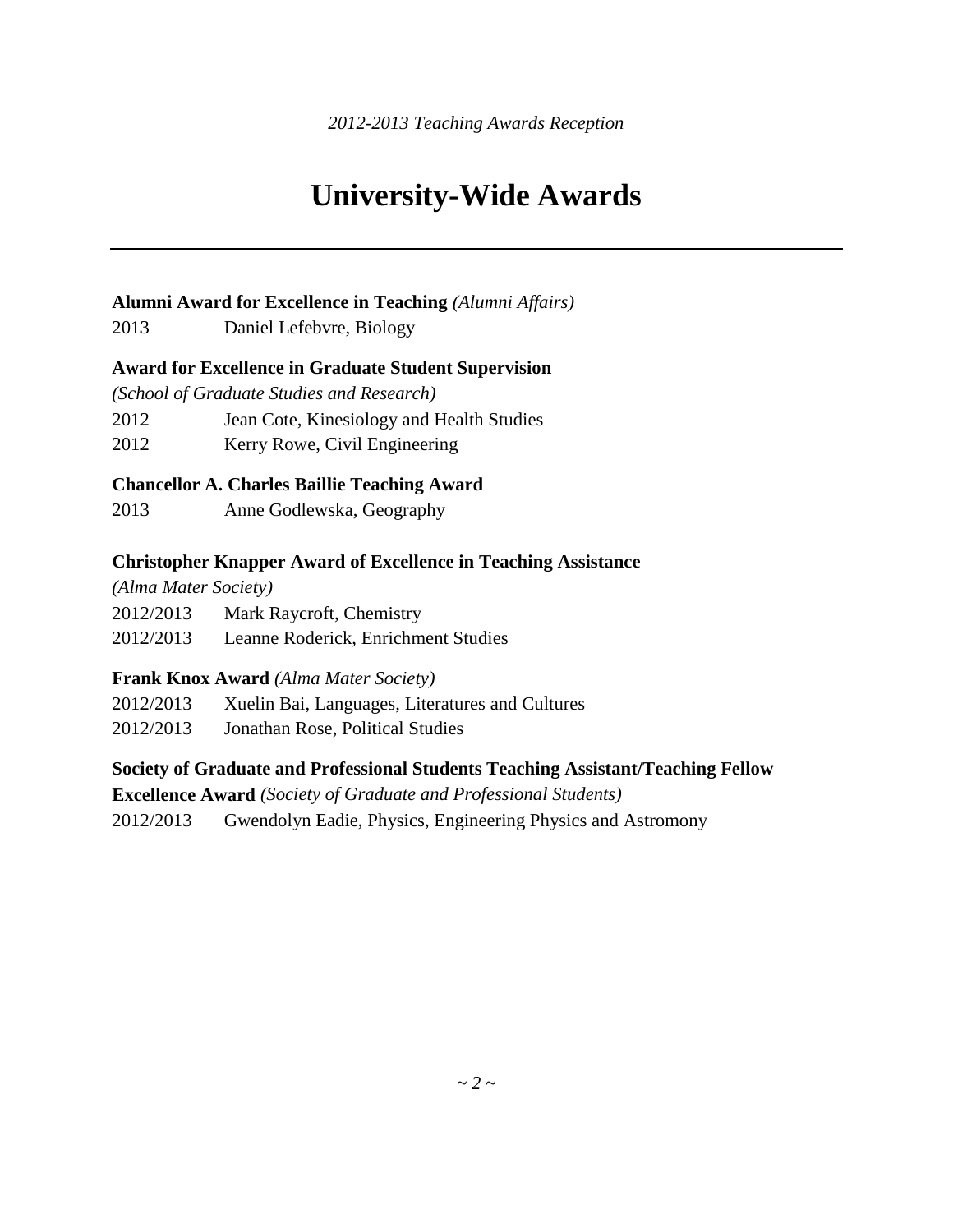# **Faculty of Engineering and Applied Science**

**Applied Science First Year Teaching and Learning Award** *(Applied Science)*

Fall 2012 John Hanes, Geological Sciences and Geological Engineering

Fall 2012 Andrew Hoefel, Mathematics and Statistics

Winter 2013 Patrick Reynolds, Mathematics and Statistics

## **Chemical Engineering**

## **Education Catalyst Award**

2012/2013 Hamid Falahati

# **Civil Engineering**

## **Civil Engineering Teaching Award**

2012/2013 Kevin Mumford

## **Civil Engineering Teaching Assistant Award**

Fall 2012 Nikolaus Wootten Winter 2013 Stefano Arcovio

# **Electrical and Computer Engineering**

## **Electrical and Computer Engineering Teaching Award**

2012/2013 Ali Moallem, *2 nd year winner* Karen Rudie, *2 nd year winner* Ahmad Afsahi, *3 rd year winner* Carlos Saavedra, *3 rd year winner* James Cordy, *4 th year winner* Germain Drolet, *4 th year winner*

## **Teaching Assistant Award**

2012/2013 Mark Godin, *2 nd year winner* Seyed Parsa Beheshti, *3 rd year winner*  Saruhan Karademir, *3 rd year winner*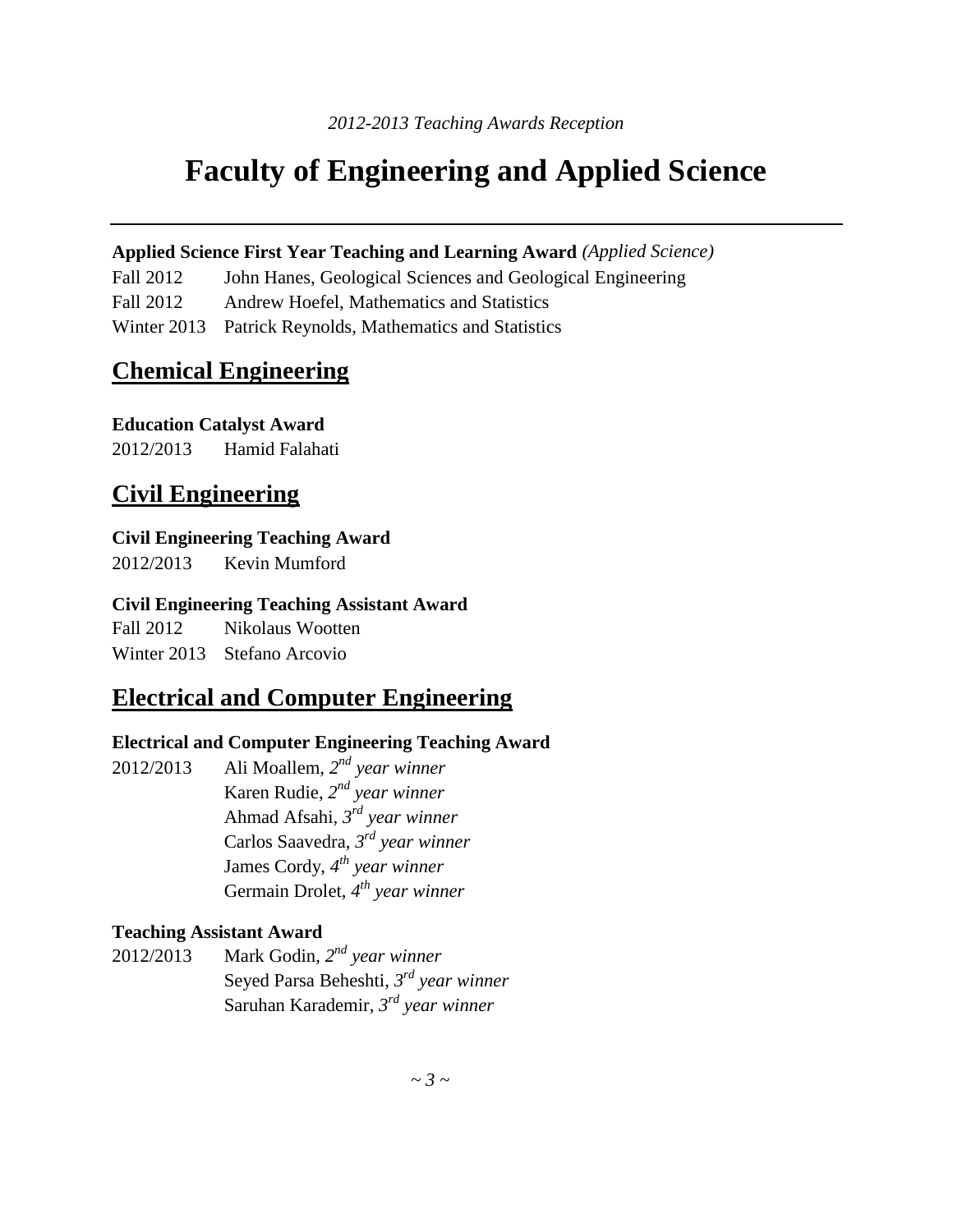#### **Teaching Assistant Award (continued)**

2012/2013 Jeet Mondal, *3 rd year winner* Cenk Aytimur, *4 th year winner*  Seyed Hossein Mousavian, *4 th year winner*  Eric Rapos, *4 th year winner* 

## **Engineering Society**

#### **Educational Excellence Teaching Assistant Award**

2012/2013 David Taylor, Physics, Engineering Physics and Astronomy

## **Golden Apple Award**

2012/2013 Ali Moallem, Electrical and Computer Engineering

## **Geological Sciences and Geological Engineering**

## **W. A. Gorman Teaching Assistant Award**

2012/2013 Allison Laidlow, Geological Sciences and Geological Engineering

## **Mechanical Engineering Club**

## **Bronze Wrench**

2012/2013 Amirreza Rouhi, Mechanical and Materials Engineering

## **Silver Wrench**

2012/2013 Ron Anderson, Mechanical and Materials Engineering

# **Faculty of Arts and Science**

## **Arts and Science Undergraduate Society**

**W. J. Barnes Teaching Excellence Award for Arts and Science Undergraduate Society** 2012/2013 Nancy van Deusen, History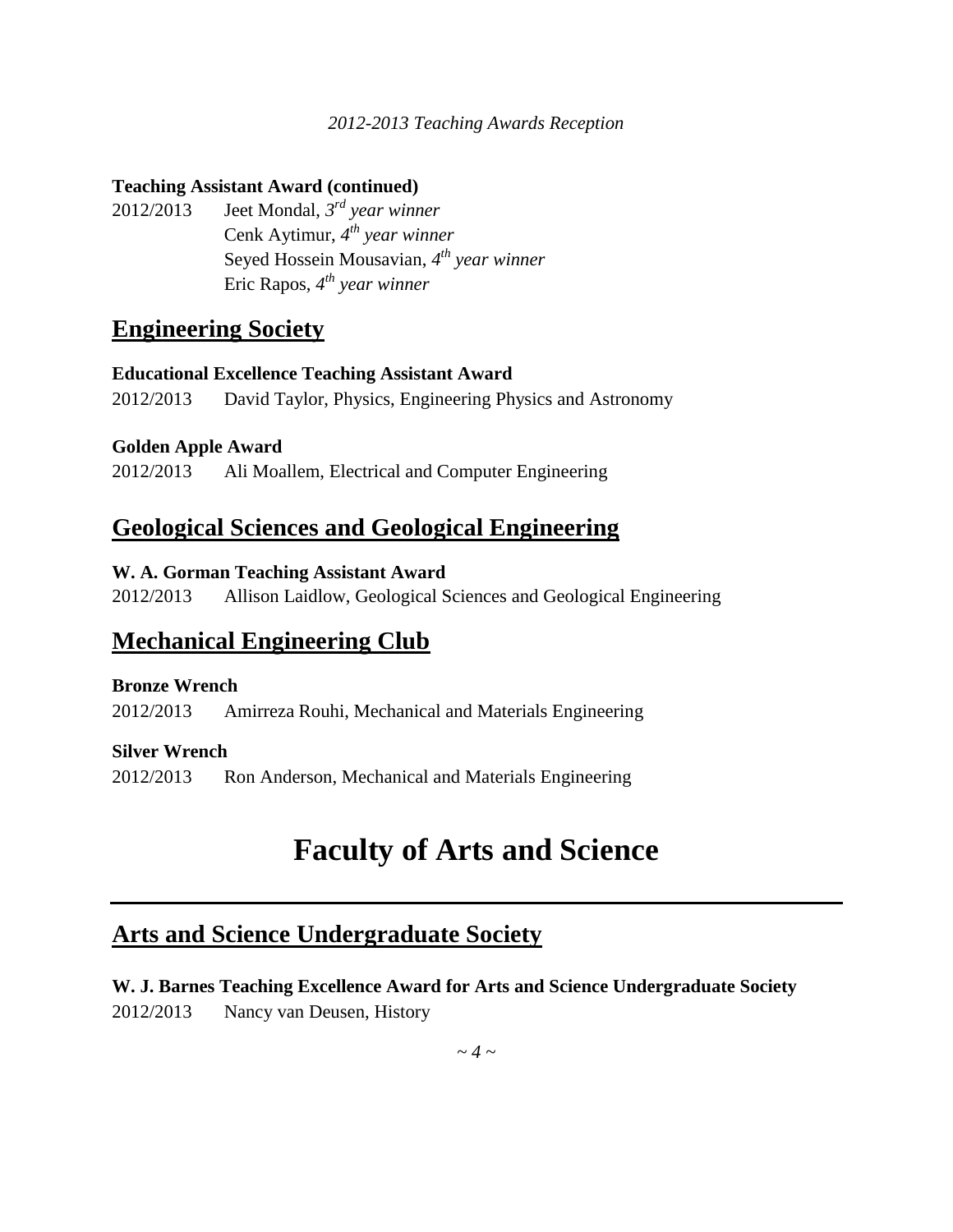# **Biology**

**Biology Award for Excellence (Demonstrators)** 2012/2013 Jordan Brooks-Gauthier

**Biology Department Student Council Award of Excellence in Teaching** 2012/2013 Daniel Lefebvre

# **Chemistry**

**David Thomas Teaching Assistant Award**

2012/2013 Kourosh Purdavaie

**Department of Chemistry Award for Excellence in Teaching Assistance**

2012/2013 Jeremy Durelle

**Din Lal Teaching Assistant Award**

2012/2013 Matthew Thompson

**Fisher Scientific Teaching Award**

2012/2013 Mark Raycroft

**Graduating Class Award for Excellence in Teaching Chemistry**

2012/2013 Richard Oleschuk

# **School of Computing**

**Excellence in Teaching Assistance** 2012/2013 Niv Yahel

**Howard Staveley Teaching Award**  2012/2013 Robin Dawes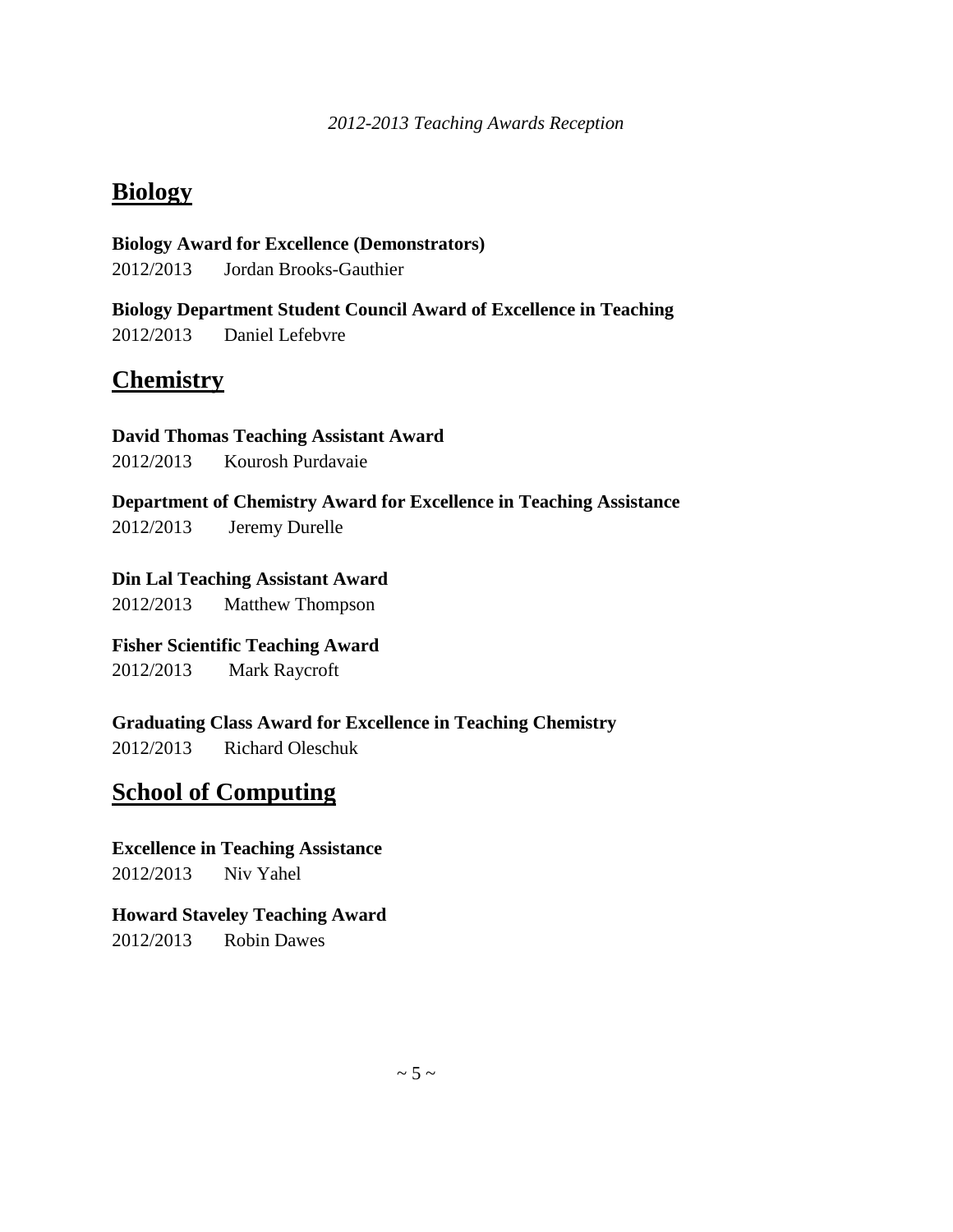# **Drama**

**Queen's Drama Award for Teaching Excellence** 2012/2013 Craig Walker

## **Economics**

**Queen's Economics Department Undergraduate Teaching Prize** 2012/2013 Michael Abbott

# **English Department Student Council**

**English Department Student Council** 2012/2013 Sam McKegney

# **School of Environmental Studies Department Student Council**

**School of Environmental Studies Student's Choice Professor of the Year Award** 2012/2013 Graham Whitelaw

**School of Environmental Studies Student's Choice Teaching Assistant Award** 2012/2013 Colin Khan

# **Gender Studies**

**Gender Studies Teaching Award** 

2012/2013 Melissa Houghtaling

# **Geography**

**Geography DSC Award for Excellence in Teaching Assistance** 2012/2013 Max Boreux

## **Julian Szeicz Award for Excellence in Teaching**

2012/2013 Melissa Lafreniere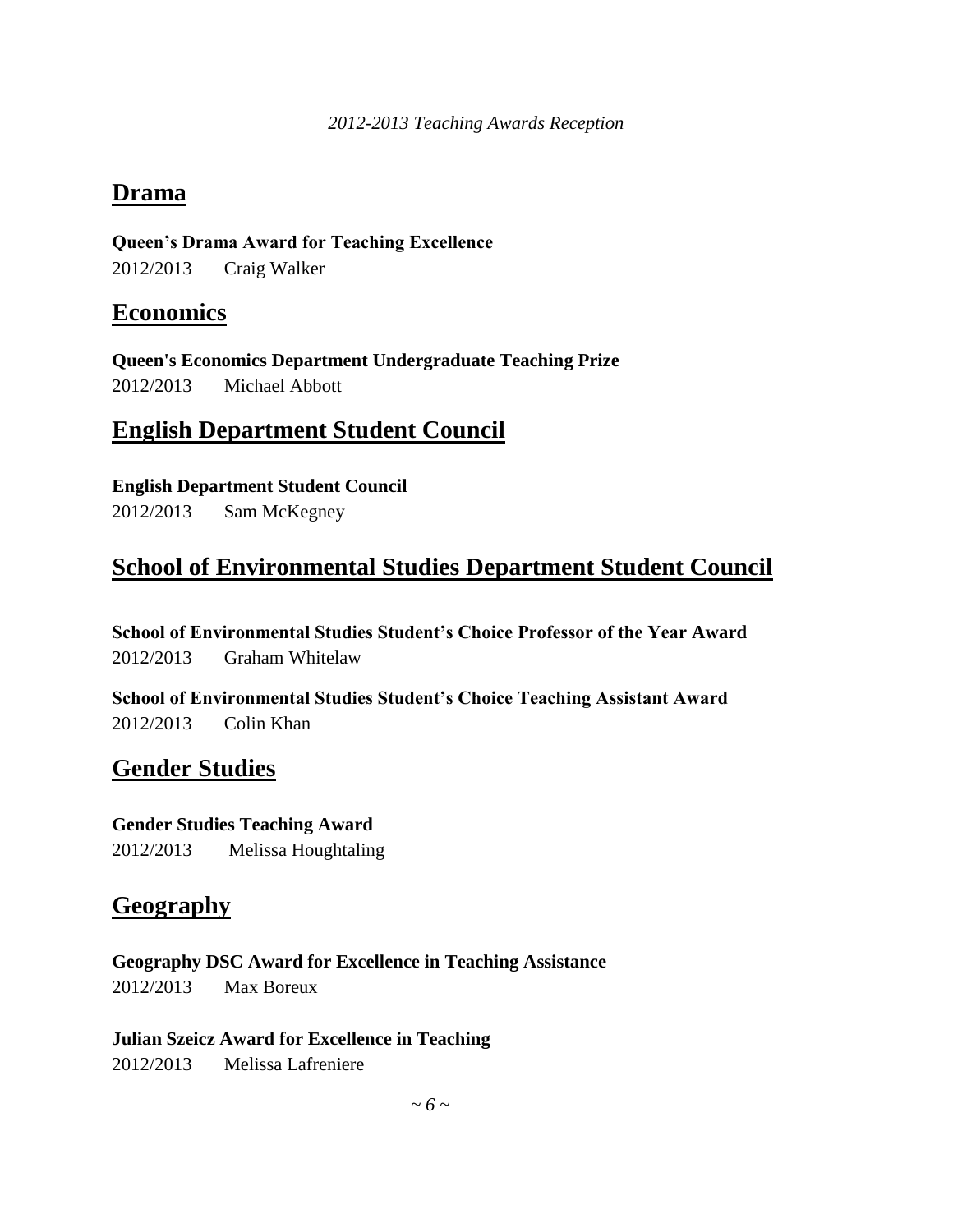# **History**

## **The Department of History Teaching Award for Faculty**

2012/2013 Ana Silijak

**The Department of History Teaching Award for Teaching Fellow or Teaching Assistant** 2012/2013 Maria Moncur

## **School of Kinesiology and Health Sciences**

**Health Studies DSC Excellence in Teaching Award for Health Studies** 

2012/2013 Samantha King

**Physical and Health Education Student Association (PHESA) '88 Teaching Award**

2012 Steve Fischer *(Theory)* 2012 Bill Sparrow *(Activities)*

# **School of Music**

**School of Music Award for Excellence in Teaching**  2012/2013 Kip Pegley

# **Physics, Engineering Physics and Astronomy**

**Excellence in Instruction in the Engineering Physics (Arts and Science) Program** 2012/2013 James Fraser

**Excellence in Instruction in the Pure Physics (Arts and Science) Program** 2012/2013 Jordan Morelli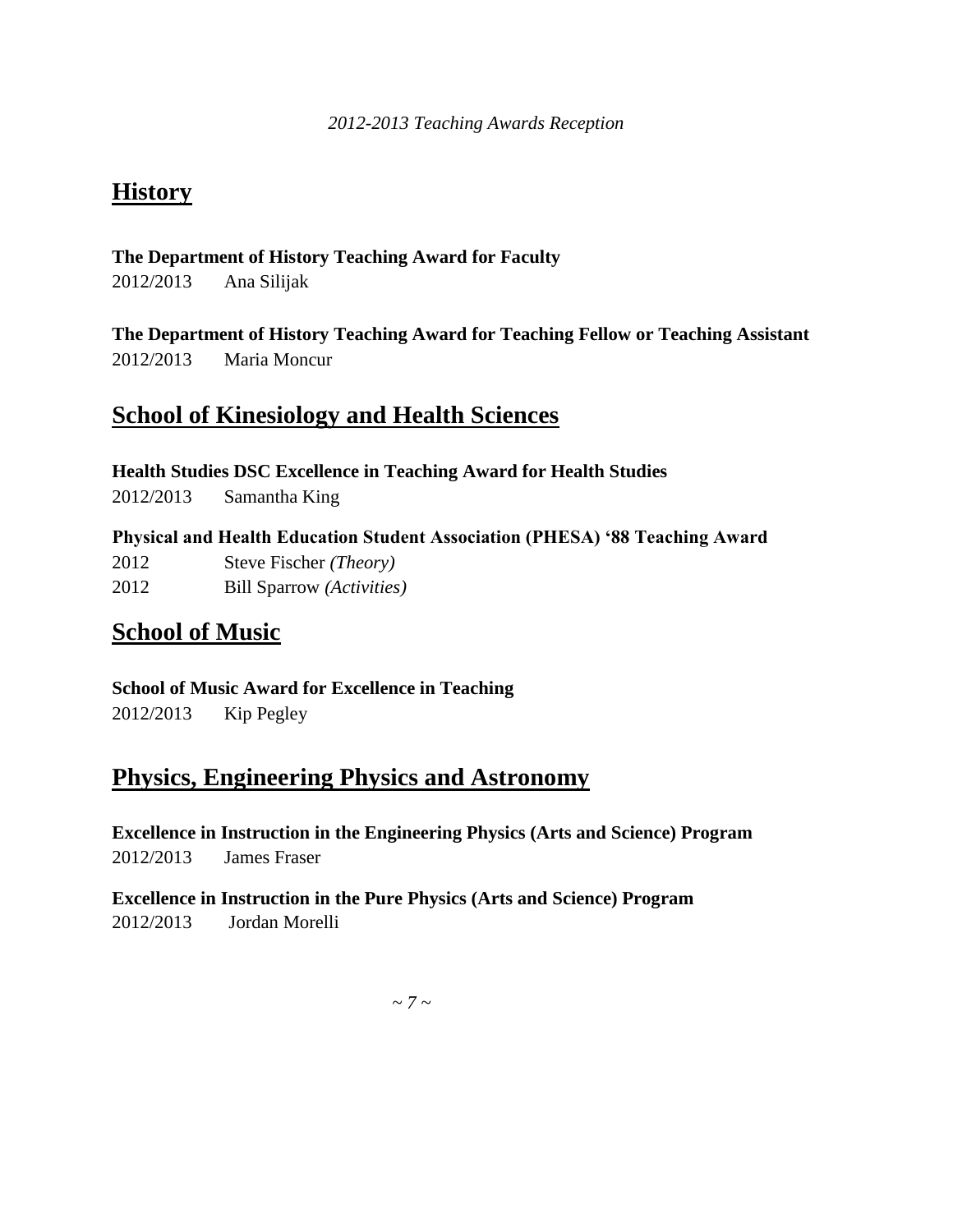**Undergraduate Award for Excellence in Teaching Physics** 2012/2013 Marc Dignam

## **Psychology**

**Graduate Teaching Award in Psychology** 2012/2013 Li-Jun Ji

**Teaching Assistant Prize in Psychology** 2012/2013 Michael Grossman **Undergraduate Teaching Award in Psychology**  2012/2013 Caroline Pukall

# **School of Business**

#### **Commerce '89 Professor – Student Life Award**

2012/2013 David McConomy

#### **Commerce Society Teaching Award**

2012/2013 Peter Kissick

#### **Executive MBA Instructor of the Year Award**

| 2012/2013 | Jay Handelman (Accelerated Business)         |
|-----------|----------------------------------------------|
| 2012/2013 | John Moore (Queen's Executive MBA)           |
| 2012/2013 | Roger Wright (Cornell-Queen's Executive MBA) |

#### **Queen's MBA Instructor of the Year Award**

2012/2013 Yuri Levin

## **Masters in Finance Instructor of the Year Award**

2012/2013 Louis Gagnon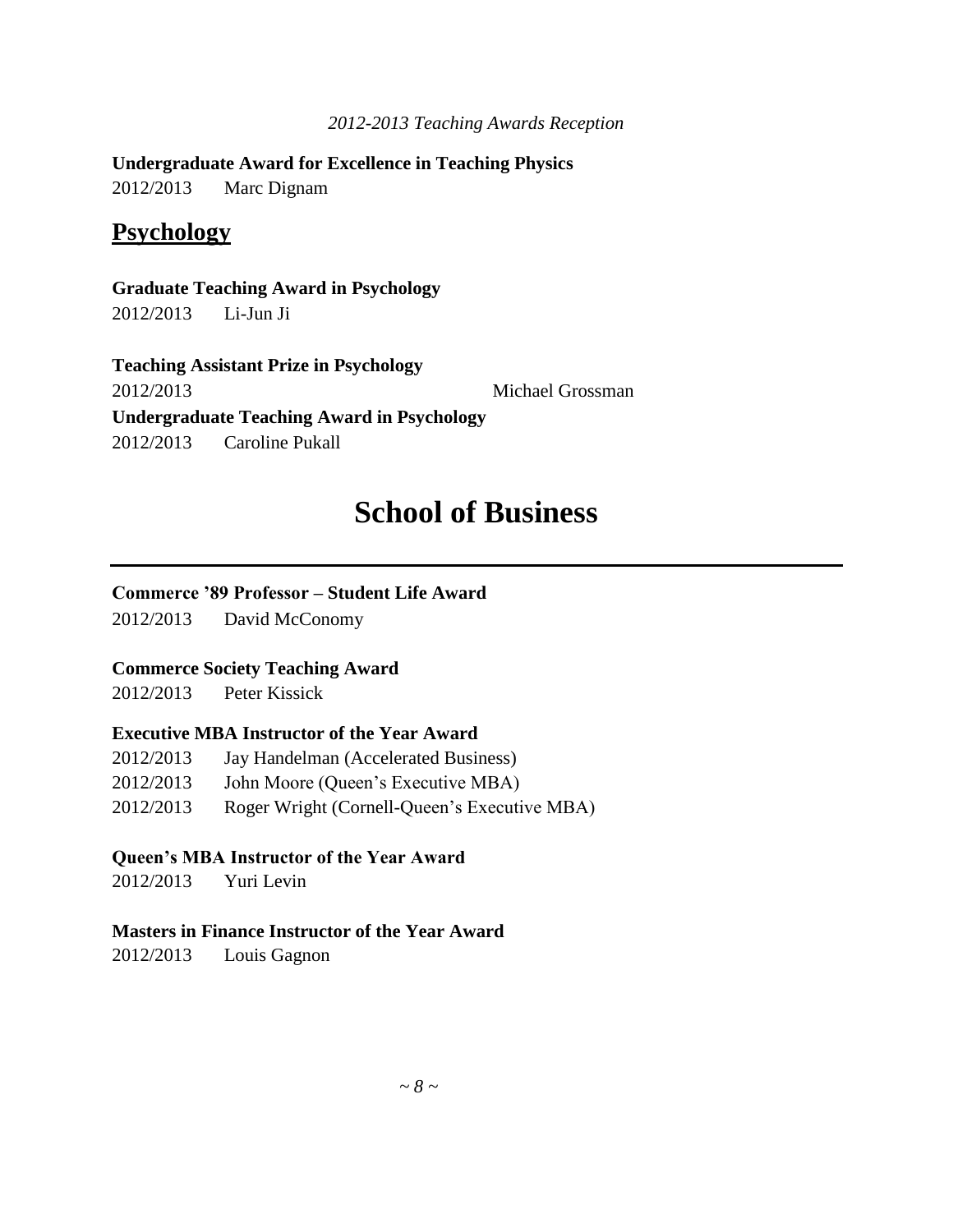# **Faculty of Education**

## **Golden Apple Award**

2012/2013 Paul Albertson 2012/2013 Stephen Haberer

## **Rose A. Freeman Memorial Award**

2012/2013 Sean Cousins

# **Faculty of Health Sciences**

# **Health Sciences**

## **Health Sciences Education Award**

2012/2013 Margaret Jamieson, Rehabilitation Therapy

# **School of Medicine**

## **Aesculapian Lectureship Award**

- 2012/2013 Bob Connelly, Paediatrics
- 2012/2013 David Lee, Haematology
- 2012/2013 Paul Malik, Medicine
- 2012/2013 Sue Moffatt, Respirology
- 2012/2013 Romy Nitsch, Obstetrics and Gynaecology
- 2012/2013 Stuart Reid, Neurology
- 2012/2013 Conrad Reifel, Biomedical and Molecular Sciences
- 2012/2013 Michael Sylvester, Family Medicine

## **H. F. Pross Educational Technology Award**

2012/2013 Bob McGraw, Emergency Medicine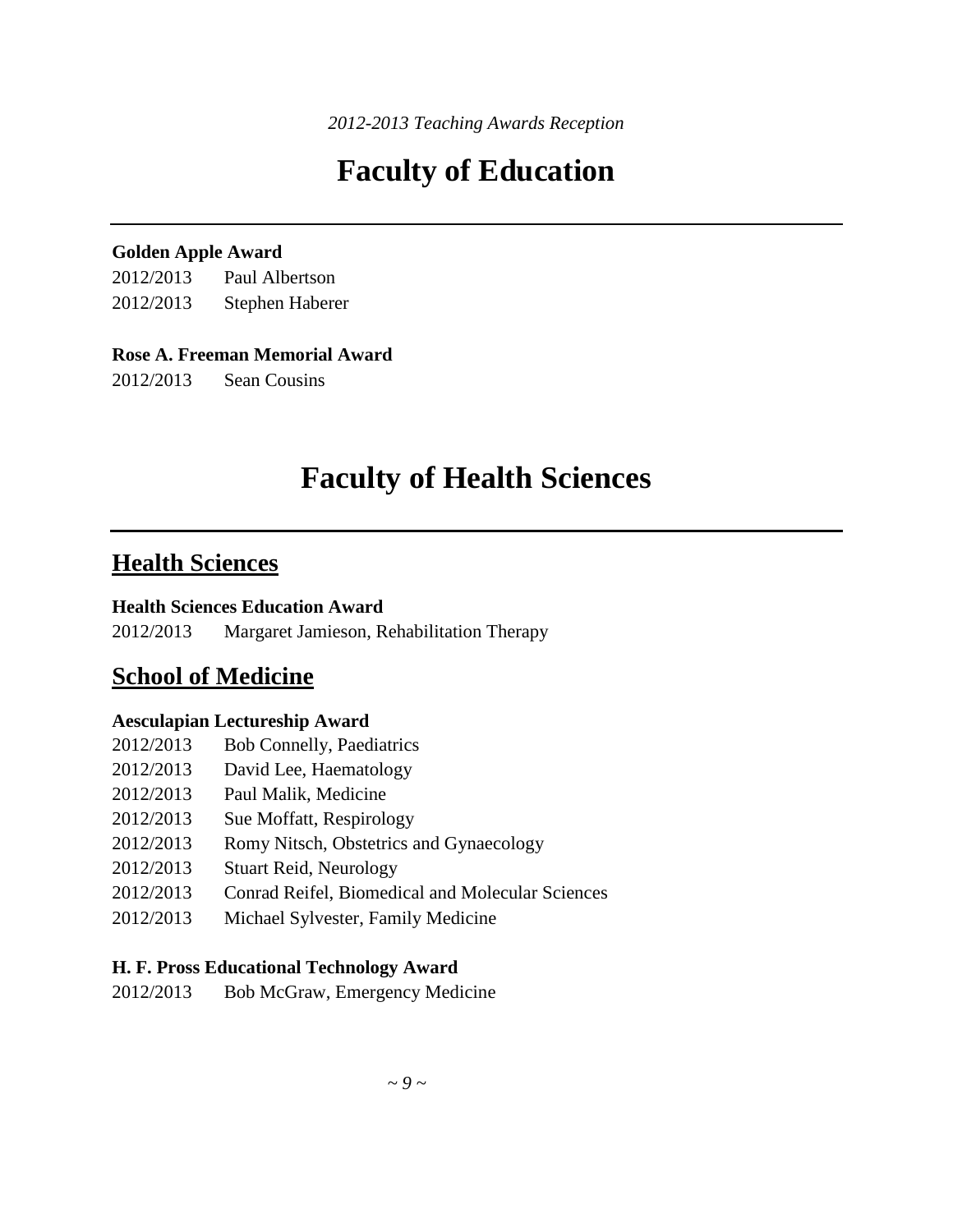## **PAIRO Excellence in Clinical Teaching Award**

2012/2013 John Rossiter, Biomedical and Molecular Sciences

## **PAIRO Excellence in Undergraduate Teaching by a Resident**

2012/2013 Barry Chan, Internal Medicine

## **Resident Prize for Excellence in Undergraduate Teaching**

*(Department of Surgery)* 2012/2013 Barry Chan, Internal Medicine

## **Phase III Surgery Teaching Award**

2012/2013 Jay Engel (General Surgery) 2012/2013 Steve Mann (General Surgery Resident)

## **Ron Wigle Mentorship Award**

2012/2013 Jim Wilson, Urology

## **W. Ford Connell Award for Excellence in Teaching**

2012/2013 Sue Moffatt, Respirology

# **School of Nursing**

## **Reddick Award for Excellence in Nursing Education**

2012/2013 Monica Larocque

## **School of Rehabilitation Therapy**

## **Blue Star Award for Teaching Excellence**

2012/2013 Graeme Leverette, Physical Therapy 2012/2013 Wendy Pentland, Occupational Therapy